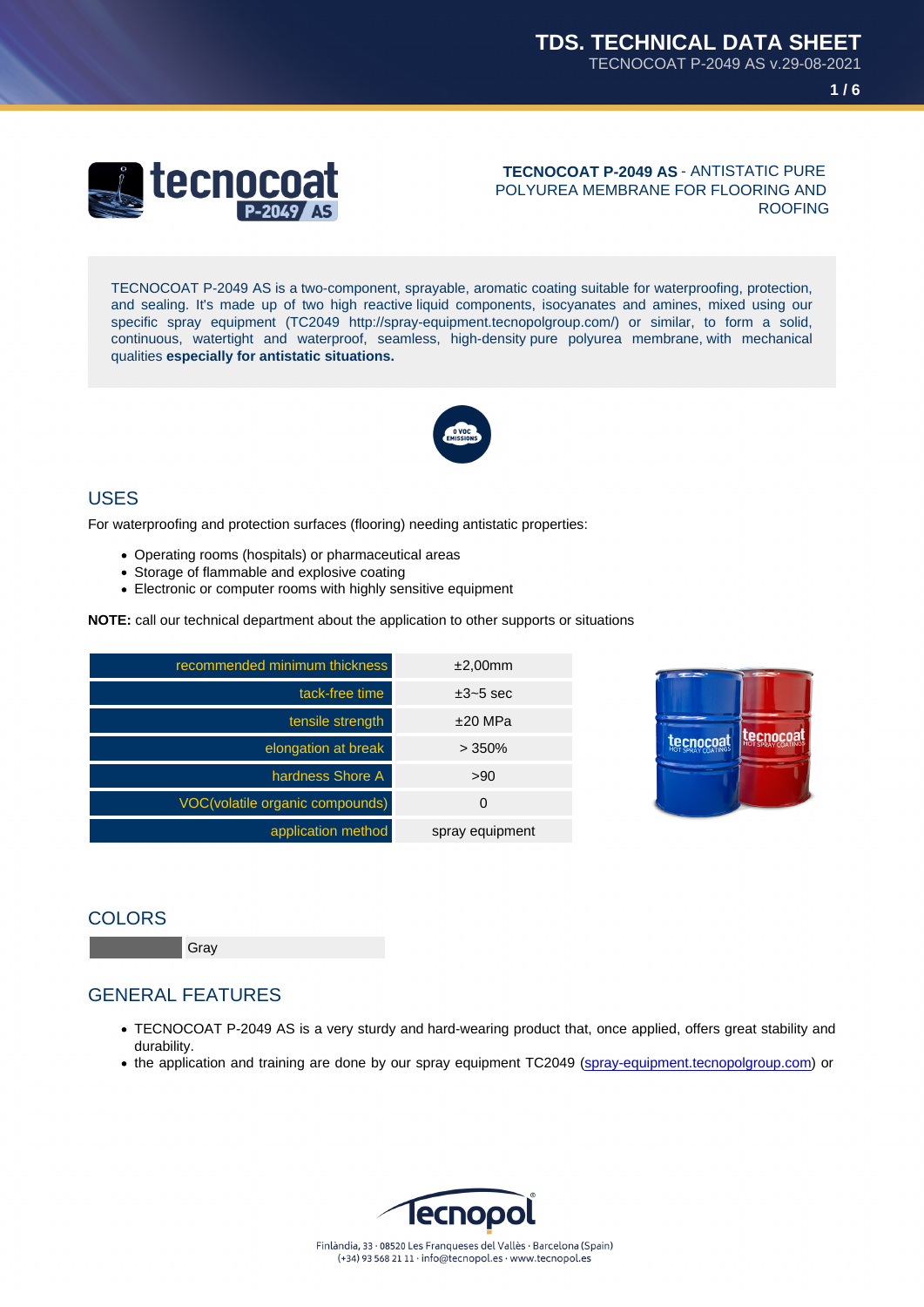**2 / 6**

similar

- thanks to its versatility and its drying time of between 3 and 5 seconds TECNOCOAT P-2049 EL adapts to any surface, making it the ideal product for application on uneven surfaces and in areas of any shape, whether curved or squared.
- it saves in seals and any other kind of joins, as the finish is uniform and makes up a single layer, providing a surface with optimum maintenance and cleaning properties.
- recommended consumption is approximately 2,2 kg/sqm (at 2,00 mm dry film thickness). This data could vary depending on the type of application, weather conditions, or substrates' nature.
- it should be applied in dry conditions avoiding the presence of humidity or coming from the surface to be coated or the substrate, whether at the time of application or subsequently (pressure from phreatic water level). In the event there is humidity in the substrate at the time of application, consult the technical specifications of our primers in the TDS.
- the system's properties enable it to bond to any surface, such as cement, concrete, polyurethane, wood, metal, etc. Furthermore, due to its resistance, it can be walked on and it will accept a rough finish to make it non-slip (according to ENV 12633:2003)
- his properties allow it to adhere to any surface such as concrete, ceramic tiles, metal , plywood. In any case or material, the surface must be consistent, firm, clean, and dry when the products are applied. Recommended applying directly on the concrete deck. Ponding water admitted.
- free from harmful VOC compounds, therefore, it does not hurt the ozone layer (VOC's zero). It's 100% recyclable by mechanical means friendly to the environment; no gas collection for recycling and/or destruction is required; it doesn´t emit substance to the environment once installed.

# PACKAGING

Metal drums of 225 kg each component (B side: amines and A side: isocyanates).

## SHELF LIFE

12 months at temperatures between 5°C to 35°C, provided it is stored in a dry place, keep away from direct sunlight, extreme heat, cold, or moisture. Once the tin has been opened, the product must be used. Once opening drum, B side must be agitated mechanically before inserting the transfer pumps and use.

## APPLICATION METHOD

In general, you should take the following factors:

- repair the surface (fill in depressions, eliminate unevenness, eliminate any old waterproofing, etc.)
- singular points preparation(perimeter, sinks / evacuations, expansion joints or structural)
- clean up the surface or substrate, removing any dust, dirt, grease, or efflorescence.
- the surface has to be enough compressive strength of adhesion of the membrane. If it were not so, we will proceed to apply our primers resins to achieve this target
- the pull-off strength of the membrane will be minimal 1, 5 MPa
- in case of doubt of all above, apply before in a restricted area and to check

The TECNOCOAT P-2049 AS pure polyurea system can be applied to many different surfaces and the procedure will vary depending on its nature or state. Below we set out some of the applications for the most common surfaces; for other surfaces not described, please contact our technical department.

#### **Concrete substrate**

- any depressions or voids should be repaired using a mix (ratio of ±1:4) of our epoxy resin PRIMER EP-1020 mixed with silica sand.
- the concrete should be completely cured (concrete curing takes 28 days) or, in any case, the maximum level of

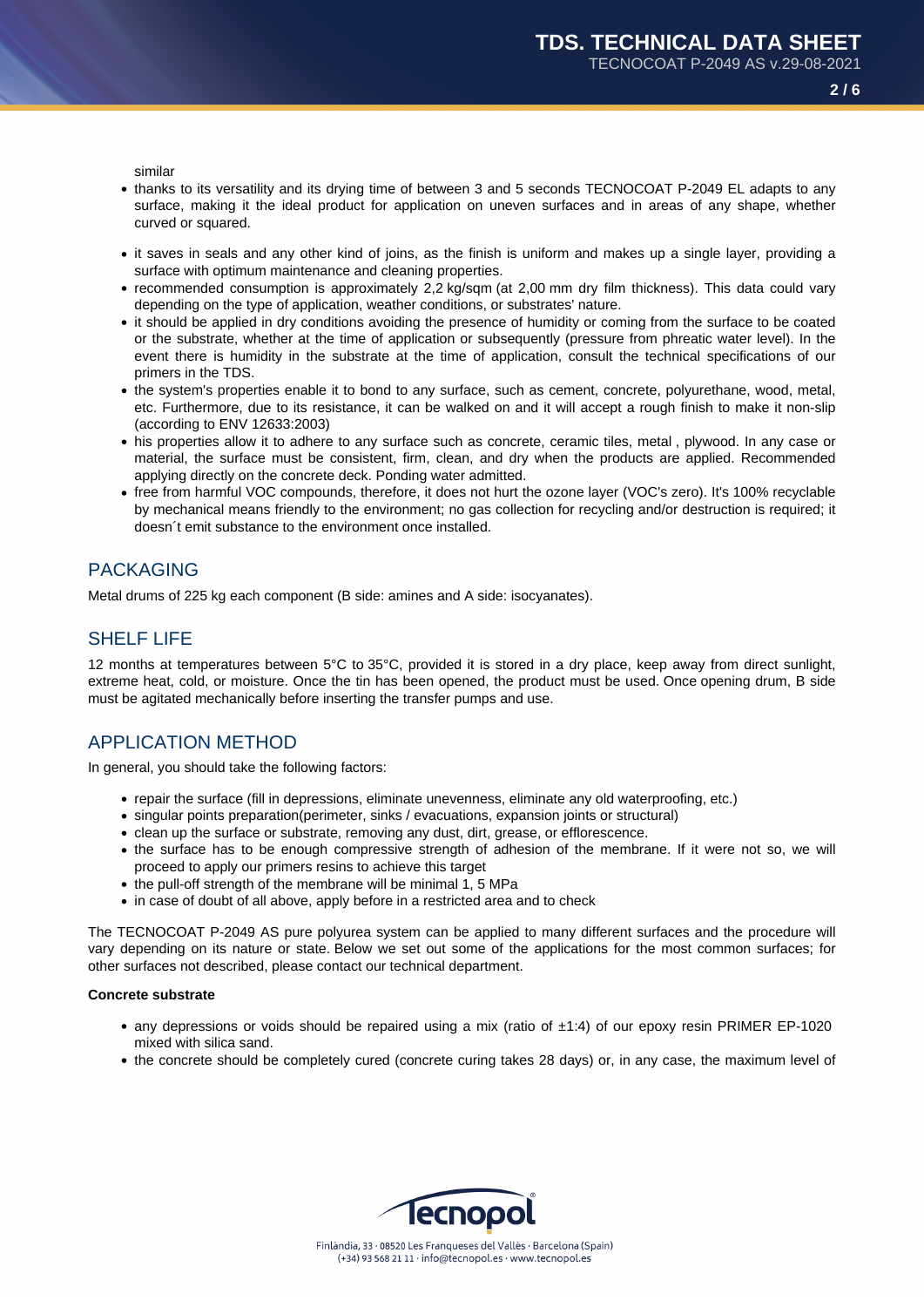humidity allowed for the substrate should be verified, depending on the primer used.

- any concrete latencies or release agents should be eliminated and an open-pore surface achieved by grit blasting, milling, or sanding.
- clean up and eliminate all contaminants from the elements, such as dust or particles from the previous processes.
- apply the primer in the conditions and with the parameters indicated in the technical specifications for these products. In general, the two-component polyurethane PRIMER PU-1050 should be used.
- Installation of the conductive layer, consisting of a conductive copper ribbon: At the wall/floor junctions, bond conductive copper ribbon in strips of maximum 1.0 m in length at intervals of  $5 \sim 10$  m, dependent on the room geometry.Note: Connect the copper strips to earth on-site (potential equalization). The bleeder resistance must be < 104 Ohm.
- apply the TECNOCOAT P-2049 AS pure polyurea membrane.

#### Notes:

- Consult in all cases the waiting times, drying time, singular points treatment, conditions of applying all the products through the technical data sheets of each product, the technical guidelines, or consulting our technical department.
- For other types of supports/substrates, for further information on the execution application procedure, for any additional questions, please, consult the technical data sheets (TDS) of these products, or our technical department.

## REPAIR AND OVERLAPS PROCESSES

#### REPAIR

In cases where the membrane repair by accidental causes, or assembly procedures not covered installations, shall be as follows:

- cut, removal of the affected area and/or damaged surface
- sanding this area extending about 20~30 cm. around the perimeter, for overlapping security
- cleaning (vacuuming) of waste generated (powder, dust...); if it's possible don't use water, and if used, support humidity value; ketones applicability based solvents for reducing this type of surface cleaning
- apply a thin layer (100-150 g/sqm) of polyurethane resin PRIMER PU-1050, PRIMER EPw-1070
- light spread SILICA SAND over the wet primer applied before
- wait for the total drying
- apply TECNOCOAT P-2049 AS

#### **OVERLAPS**

In cases has been exceeded recoat time (24~48 hours), so the waiting time between jobs is prolonged, proceed as follows:

- sanding strip longitudinal overlap of about 20~30 cm. wide
- cleaning (vacuuming) of waste generated (powder, dust...)or existing dust; if it's possible, do not use water, and if it's used, check the support humidity value; ketones applicability based solvents for conducting this type of surface cleaning
- apply a thin layer (100-150 g/sqm) of polyurethane resin PRIMER PU-1050, PRIMER EPw-1070
- light spread SILICA SAND over the wet primer applied before
- wait for the total drying
- apply TECNOCOAT P-2049 AS

## APPLICATION REQUIREMENTS (SPRAY EQUIPMENT)

For the formation, it is necessary to mix the two initial liquid components, isocyanates and amines by our spray equipment TC2049 (spray-equipment.tecnopolgroup.com) or similar (proper maintenance and cleaning it is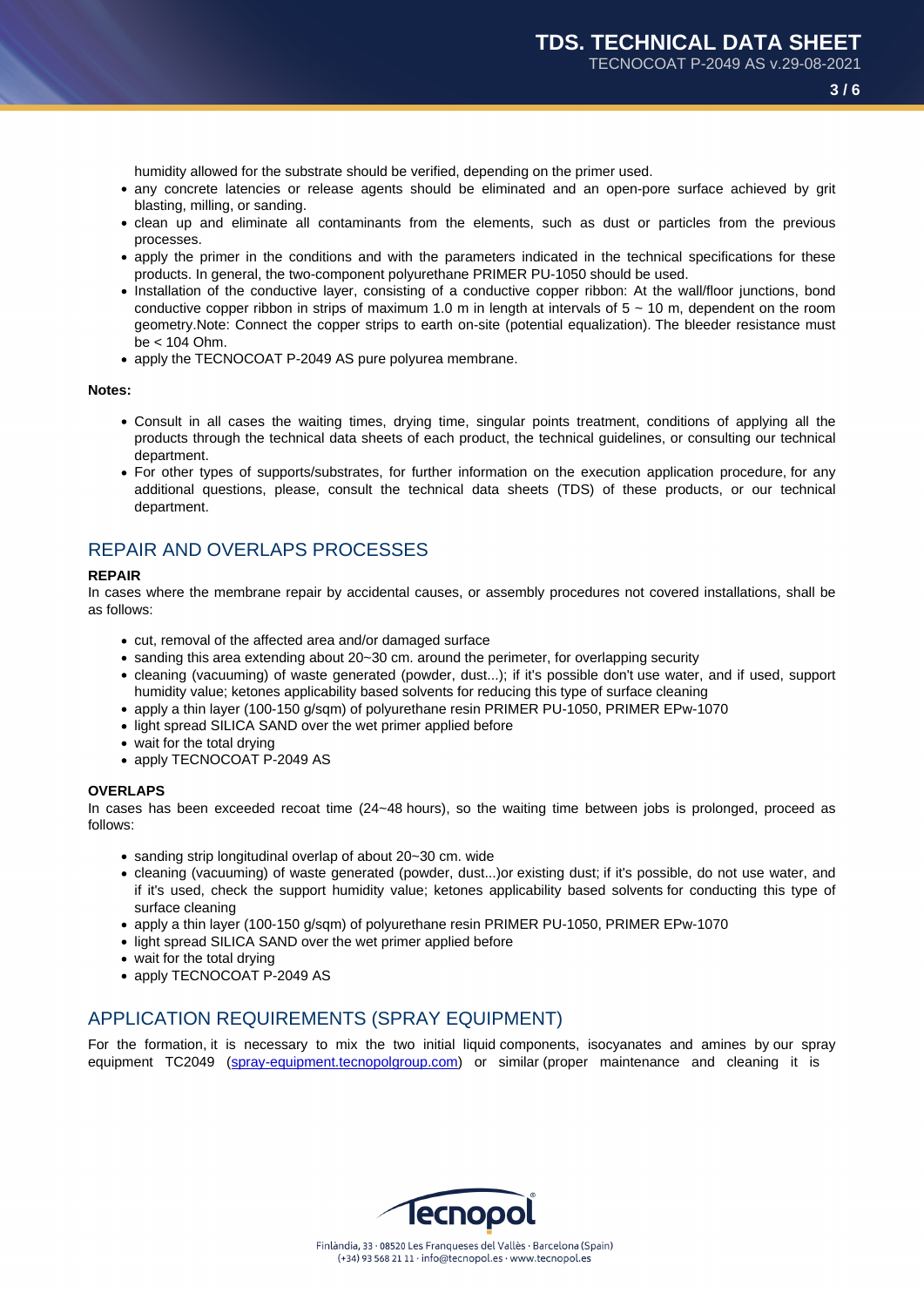**4 / 6**

recommended). The general parameters for this material will be the following:

- Heater isocyanate temperature: 70-75 °C
- Heater amines temperature:70-75ºC
- Hose temperature:±70 ºC
- Working pressure: 2.500 3.000 psi
- Recommended Mixing chamber: GU-07008-1 or GU-07008-2 (use mechanical purge chamber)

## HEALTH AND SAFETY

These safety recommendations for handling, are necessary for the implementation process as well as in the pre and post, on exposure to the loading machinery.

- Respiratory Protection: When handling or spraying use an air-purifying respirator.
- Skin protection: Use rubber gloves, remove immediately after contamination. Wear clean body-covering. Wash thoroughly with soap and water after work and before eating, drinking, or smoking.
- Eye / Face: Wear safety goggles to prevent splashing and exposure to particles in the air.
- Waste: Waste generation should be avoided or minimized. Incinerate under controlled conditions in accordance with local laws and national regulations.

Anyway, consult the material and safety data sheet of the product. (MSDS)

### COMPLEMENTARY PRODUCTS

The TECNOCOAT P-2049AS system may be complemented with the following products as a means of protection or to improve its physical-mechanical properties depending on its exposure, the desired finish, or the type of substrate.

- PRIMER EP-1020: mixed with silica sand in a ratio of ±1:4, or calcium carbonate in ratio ±1:2, this is used to fill in depressions in concrete surfaces, rapidly providing a firm and fast drying even base.
- PRIMER EPw-1070: this epoxy resin is applied to the substrate beforehand to improve bonding and level the surface, as well as regulating the humidity in the substrate (see permitted levels in their technical specifications). Consumption may vary depending on the type of support, nature, or surface texture. Consult the technical specifications of this product or our technical department.
- TECNOBAND 100: the cold bond deformable band made up of an upper layer of non-woven textile and a lower layer of viscoelastic self-adhesive coating, which together allow it to adapt to the shape of the substrate. This band is ideal when dealing with structural joints and overlapping metal materials.
- MASTIC PU: polyurethane mastic for filling joints (use together with TECNOBAND 100 when necessary).

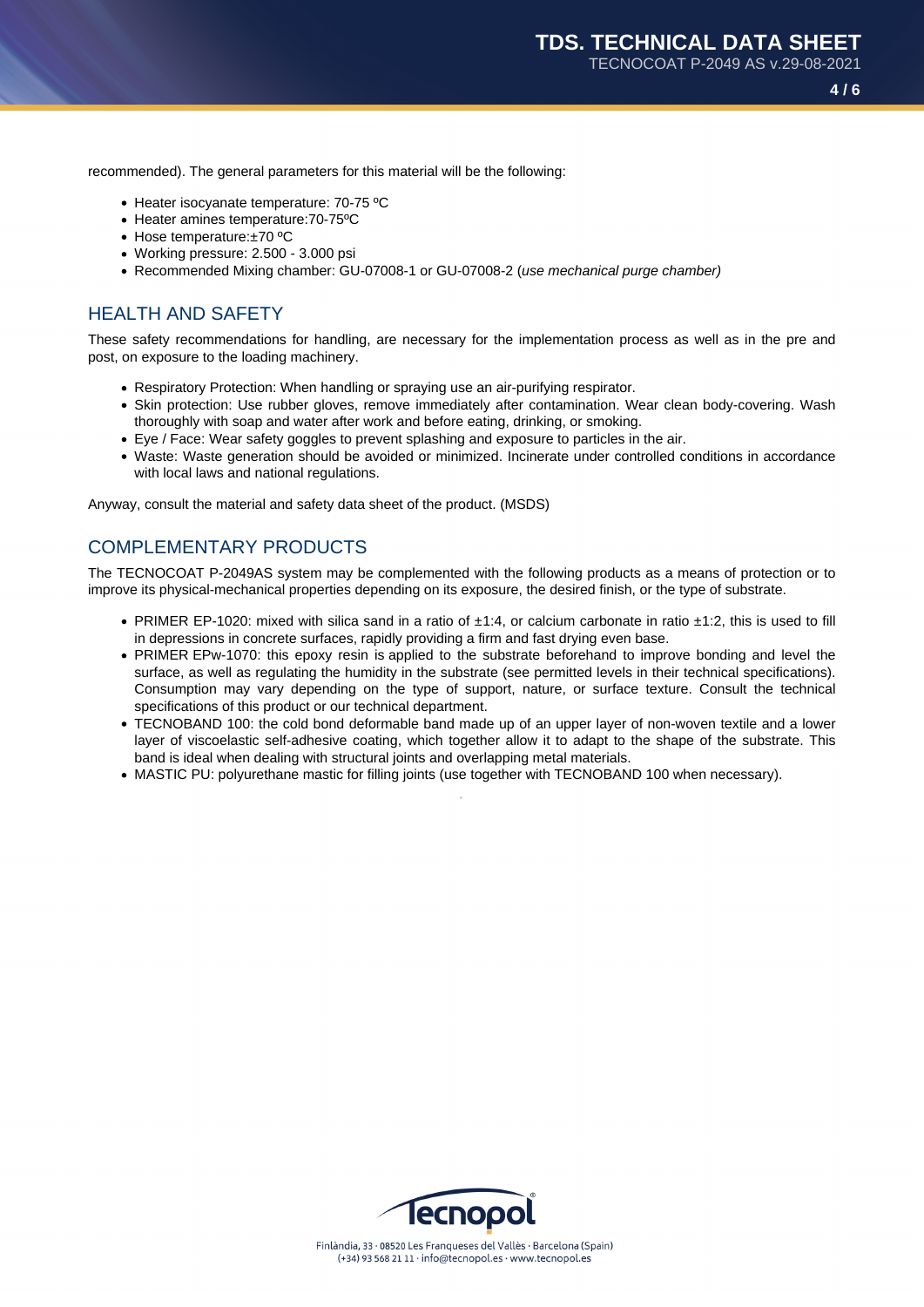# TECHNICAL DATA OF COMPONENTS

| <b>PROPERTIES</b>              | <b>COMPONENT A</b>              | <b>COMPONENT B*</b>               |
|--------------------------------|---------------------------------|-----------------------------------|
| <b>ISO 1675</b><br>Density     | $1,11\pm0,05$ g/cm <sup>3</sup> | 1,09 $\pm$ 0,05 g/cm <sup>3</sup> |
| Viscosity (at 12 rpm) ISO 2555 | $850±50$ cps                    | $1.100 + 50$ cps                  |
| Mix ratio – in weight          | 100                             | 102                               |
| Mix ratio - in volume          | 100                             | 100                               |

\* Data for component B pigmented in gray. For other colorations or neutral, consult the official COA issued by Tecnopol (Certificate of Analysis for each batch delivered). Results were performed in the laboratory at 23ºC and 50% RH, under controllable conditions.

# MEMBRANE PROPERTIES

| <b>PROPERTIES</b>                                       | <b>VALUES</b>                      |
|---------------------------------------------------------|------------------------------------|
| Density<br><b>ISO 1675</b>                              | $±1,10±0,05$ g/cm <sup>3</sup>     |
| Tack-free time                                          | $3-5$ sec                          |
| Cured time                                              | $±12$ hours                        |
| Elongation at break ISO 527-3                           | $>350\%$                           |
| Tensile Strength ISO 527-3                              | $>20$ MPa                          |
| Hardness Shore A/D DIN 53.505                           | $>90$ / $>50$                      |
| Medium electrical resistance EN 1081                    | 8,8 x $10^6$ ohm                   |
| Environmental and support application temperature range | 3 °C~40 °C                         |
| Max. relative humidity                                  | 85%                                |
| Walkable / Vehicular                                    | $±3$ hours / $±12$ hours           |
| Resistance to water vapor diffusion EN 1931             | $\mu = 2.279$                      |
| Water vapor diffusion ISO 7783                          | 14 g/(sqm/day)                     |
| Construction element slope                              | zero slope, ponding water admitted |
| Fire reaction                                           | <b>NPD</b>                         |
| Solids content ISO 1768                                 | 100%                               |
| VOC(volatile organic compound)                          | $\mathbf{0}$                       |
| Concrete adherence                                      | >2 MPa                             |

Results were performed in the laboratory at 23ºC and 50% RH, under controllable conditions. These values may vary depending on the application, climatology, or substrate conditions.

The information herein is to assist customers in determining whether our products are suitable for their applications. Our products are only intended for sale to industrial and commercial customers. The customer assumes full responsibility for quality control, testing, and determination of the suitability of products for its intended application or use.

We warrant that our products will meet our written liquid component specifications. We make no other warranty of any kind, either express or implied, by fact or law, including any warranty of merchantability or fitness for a particular purpose since Tecnopol Sistemas S.L.U. does not control the execution, since Tecnopol Sistemas S.L.U, does not control the execution. Our total liability and customers' exclusive remedy for all proven claims is the replacement of the nonconforming product and in no event shall we be liable for any other damages. While descriptions, designs, data and information contained herein are presented in good faith and believed to be accurate, they are provided for guidance only. Because many factors may affect processing or application/ use, Tecnopol Sistemas S.L.U. recommends that the reader make tests to determine the suitability of a product for a particular purpose prior to use.

No warranties of any kind, either expressed or implied, including warranties of merchantability or fitness for a particular purpose, are made regarding products described or designs, data or information set forth, or that the products, designs, data or information may be sued without infringing the intellectual property